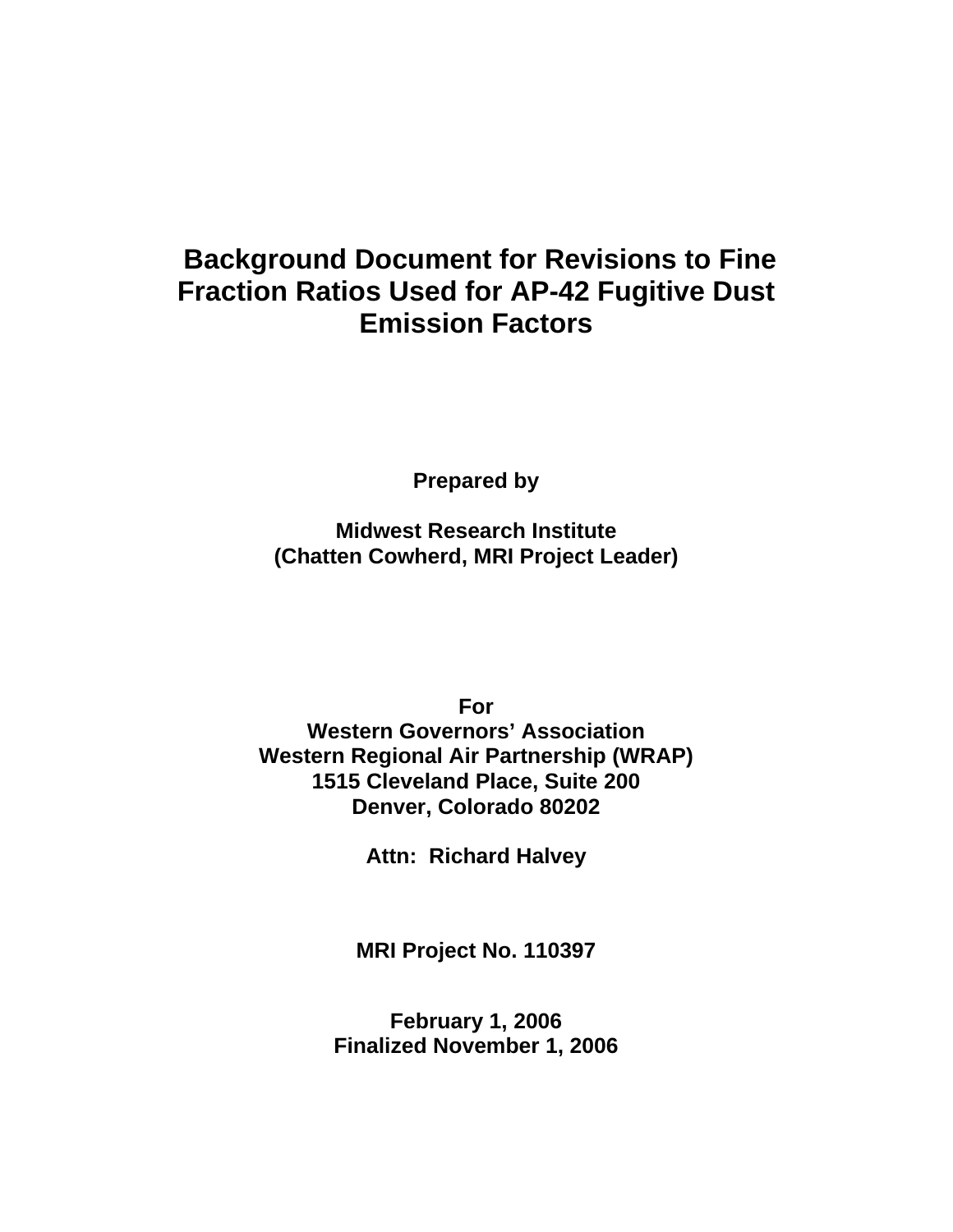## **Responses to Comments Received on Proposed AP-42 Revisions**

| <b>Commenter</b><br>and Date                                                                   | <b>Source</b><br><b>Category</b> | <b>Comment</b>                                                                                                                                                      | <b>Response</b>                                                                                                                                                                                                                                                                                                                                                                                                                                                                                                                                                              |
|------------------------------------------------------------------------------------------------|----------------------------------|---------------------------------------------------------------------------------------------------------------------------------------------------------------------|------------------------------------------------------------------------------------------------------------------------------------------------------------------------------------------------------------------------------------------------------------------------------------------------------------------------------------------------------------------------------------------------------------------------------------------------------------------------------------------------------------------------------------------------------------------------------|
| John Hayden,<br>National Stone,<br>Sand and Gravel<br>Association<br>(NSSGA); June<br>14, 2006 | Unpaved<br>Roads                 | NSSGA-<br>sponsored tests<br>(report dated Oct.<br>15, 2004) at<br>California<br>aggregate<br>producing plants<br>support the<br>proposed fine<br>fractions.        | This comment reference a test report prepared<br>by Air Control Techniques for the National<br>Stone, Sand & Gravel Association, dated<br>October 4, 2004. The report gives the results of<br>tests to determine unpaved road emissions<br>factors for controlled (wet suppression only)<br>haul roads at two aggregate processing plants.<br>A variation of the plume profiling method using<br>TEOM continuous monitors with PM-2.5 and<br>PM-10 inlets was employed. Tests with road<br>surface moisture content below 1.5 percent<br>were considered to be uncontrolled. |
|                                                                                                |                                  |                                                                                                                                                                     | Based on the example PM-10 concentration<br>profiles presented in the report, the maximum<br>roadside PM-10 dust concentrations in the<br>subject study were in the range of 300<br>micrograms per cubic meter. This is an order of<br>magnitude lower than the concentrations<br>typically found in other unpaved road emission<br>factor studies.                                                                                                                                                                                                                          |
|                                                                                                |                                  |                                                                                                                                                                     | For the range of plume concentrations<br>measured in the NSSGA-sponsored test<br>program, an average fine fraction (PM-2.5/PM-<br>10 ratio) of 0.15 was reported. This fine fraction<br>value is consistent with the results of the MRI<br>dust tunnel testing in the same concentration<br>range. At plume concentrations more typical of<br>unpaved road emission factor studies, the<br>proposed value of 0.1 is applicable.                                                                                                                                              |
|                                                                                                |                                  |                                                                                                                                                                     | There is no need for any revisions to the<br>proposed changes to AP-42 as a result of the<br>cited study.                                                                                                                                                                                                                                                                                                                                                                                                                                                                    |
| Hao Quinn,<br>Sacramento<br>Metro AQMD;<br>July 20, 2006                                       | Paved vs.<br>unpaved<br>roads    | For a particular<br>industrial facility,<br>the PM-10<br>emission factor<br>equations show<br>higher emissions<br>from paved roads<br>rather than<br>unpaved roads. | This comment does not relate to the<br>proposed changes to the fine particle<br>fractions.<br>It is possible that the emissions from a heavily<br>loaded paved road can exceed emissions from<br>an unpaved road with a low-to-moderate silt<br>content at the same industrial facility, even if<br>traveled by the same vehicles. This is the case<br>in the cited example, for which the paved road<br>silt loading is 70 g/m <sup>2</sup> .                                                                                                                               |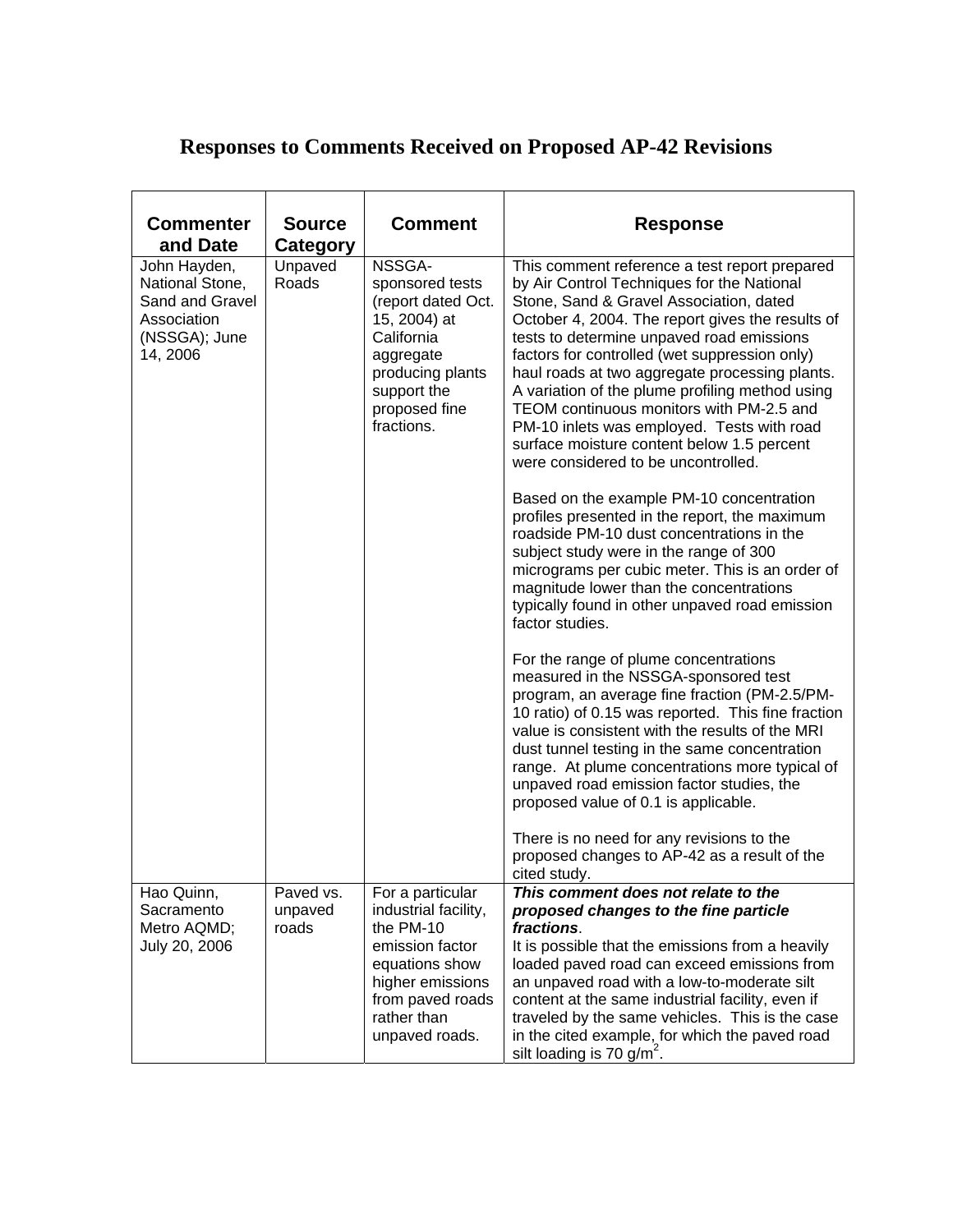| <b>Commenter</b><br>and Date                                                   | <b>Source</b><br><b>Category</b> | <b>Comment</b>                                                                                  | <b>Response</b>                                                                                                                                                                                                                                                                                                                                                                                                                                                                                                                                                                                                                                                                                                                  |
|--------------------------------------------------------------------------------|----------------------------------|-------------------------------------------------------------------------------------------------|----------------------------------------------------------------------------------------------------------------------------------------------------------------------------------------------------------------------------------------------------------------------------------------------------------------------------------------------------------------------------------------------------------------------------------------------------------------------------------------------------------------------------------------------------------------------------------------------------------------------------------------------------------------------------------------------------------------------------------|
| Brian Leahy,<br>Horizon<br>Environmental:<br>July 26, 2006                     | Unpaved<br>roads                 | The k value for<br>PM-2.5 does not<br>appear to have<br>changed in the<br>proposed<br>revision. | The latest (2003) approved AP-42 k values for<br>PM-2.5 in Table 13.2.2-2 are 0.23 and 0.27<br>Ib/VMT for industrial and public roads,<br>respectively. The proposed values are 0.15 and<br>0.18 lb/VMT, which are equivalent to 10 percent<br>of the respective k values for PM-10.<br>There is no need for revisions to the proposed<br>changes to AP-42 as a result of this comment.                                                                                                                                                                                                                                                                                                                                          |
| Shengxin Jin,<br><b>NYSDOT</b><br>Environmental<br>Analysis Bureau;<br>undated | Paved<br>roads                   | The conversion<br>of proposed k<br>values from<br>g/VMT to g/VKT<br>does not appear<br>correct  | Regarding the revised k values for PM-2.5,<br>when the k value of 0.66 g/VKT is multiplied by<br>1.6 km/mi, it becomes 1.06 g/VMT, which<br>rounds to 1.1 g/VKT given in the proposed<br>revision. Because the k values are given only to<br>two significant figures, the converted values can<br>vary by up to five digits in the second figure,<br>depending on which direction the units<br>conversion is made. For example, when k value<br>of 1.1 g/VKT is divided by 1.6 km/mi, the<br>resulting value rounds to 0.69 g/VKT, but if 1.06<br>g/VKT is divided by 1.6 km/mi, the resulting<br>value rounds to 0.66 g/VKT.<br>There is no need for revisions to the proposed<br>changes to AP-42 as a result of this comment. |
|                                                                                |                                  | The stated silt<br>loading impact of<br>antiskid abrasive<br>does not appear<br>correct         | This comment does not relate to the<br>proposed changes to the fine particle<br>fractions.<br>The commenter is correct in that 500 lb/mi of<br>antiskid abrasive with a 1% silt content<br>produces a silt loading in the range of 0.5 $g/m^2$<br>rather than 2 $g/m^2$ . EPA may elect to make a<br>separate modification to correct this discrepancy<br>at a later time.                                                                                                                                                                                                                                                                                                                                                       |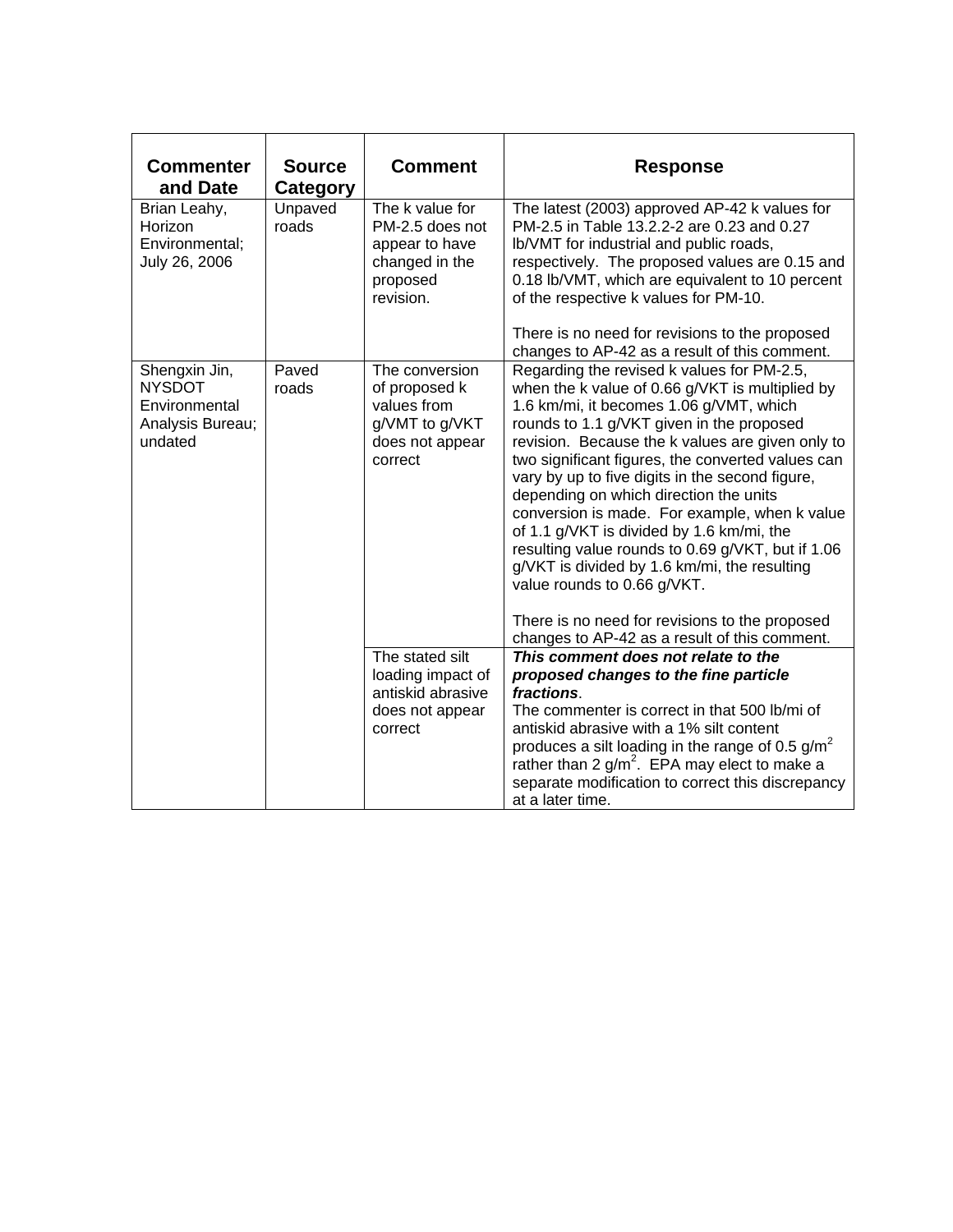## **Proposed Revisions to Fine Fraction Ratios Used for AP-42 Fugitive Dust Emission Factors**

## **ABSTRACT**

A number of fugitive dust studies have indicated that the  $PM_{2.5}$  /  $PM_{10}$  ratios measured by US EPA federal reference method (FRM) samplers are significantly lower than predicted by AP-42 emission factors. As a result, the  $PM<sub>2.5</sub>$  emission estimates are biased high. The controlled exposure study described in this report was conducted to compare fine fraction ratios derived from FRM samplers to those derived from the cyclone/impactor method that had been used to develop AP-42 emission factors for fugitive dust sources. The study was conducted by the Midwest Research Institute using the same cyclone/impactor samplers and operating method that generated the original AP-42 emission factors and associated  $PM_{2.5}$  /  $PM_{10}$  ratios. This study was sponsored by the Western Regional Air Partnership.

The study found that concentration measurements used to develop  $PM_{2.5}$  emission factors in AP-42 were biased high by a factor of two, as compared to  $PM_{2.5}$ measurements from FRM samplers. This factor-of-two bias helps to explain why researchers have often seen a discrepancy in the proportion of fugitive dust found in  $PM<sub>2.5</sub>$  emission inventories and modeled ambient air impacts, as compared to the proportion on ambient filter samples. This study also shows that the  $PM_{2.5}$  /  $PM_{10}$  ratios for fugitive dust should be in the range of 0.1 to 0.15. Currently, the ratios in AP-42 range from 0.15 to 0.4 for most fugitive dust sources.

It is recommended that the results of this study be used to revise the AP-42  $PM_{2.5}$ emission factors for the following four fugitive dust source categories: paved roads, unpaved roads (public and industrial), aggregate handling and storage piles, and industrial wind erosion (AP-42 Sections 13.2.1, 13.2.2, 13.2.4, & 13.2.5, respectively). Emission estimates for other fugitive dust producing activities, such as construction and demolition will also be affected since they are based on these four source categories.

## **INTRODUCTION**

The Dust Emissions Joint Forum (DEJF) of the Western Regional Air Partnership (WRAP) is engaged in gathering and improving data pertaining to the  $PM_{2.5}$  and  $PM_{10}$ components of fugitive dust emissions. Most of the PM2.5 emission factors in EPA's AP-42 guidance for fugitive dust sources (USEPA, 2005) were determined by using highvolume samplers, each fitted with a cyclone precollector and cascade impactor. Typically, AP-42 recommends that  $PM<sub>2.5</sub>$  emission factors for dust sources be calculated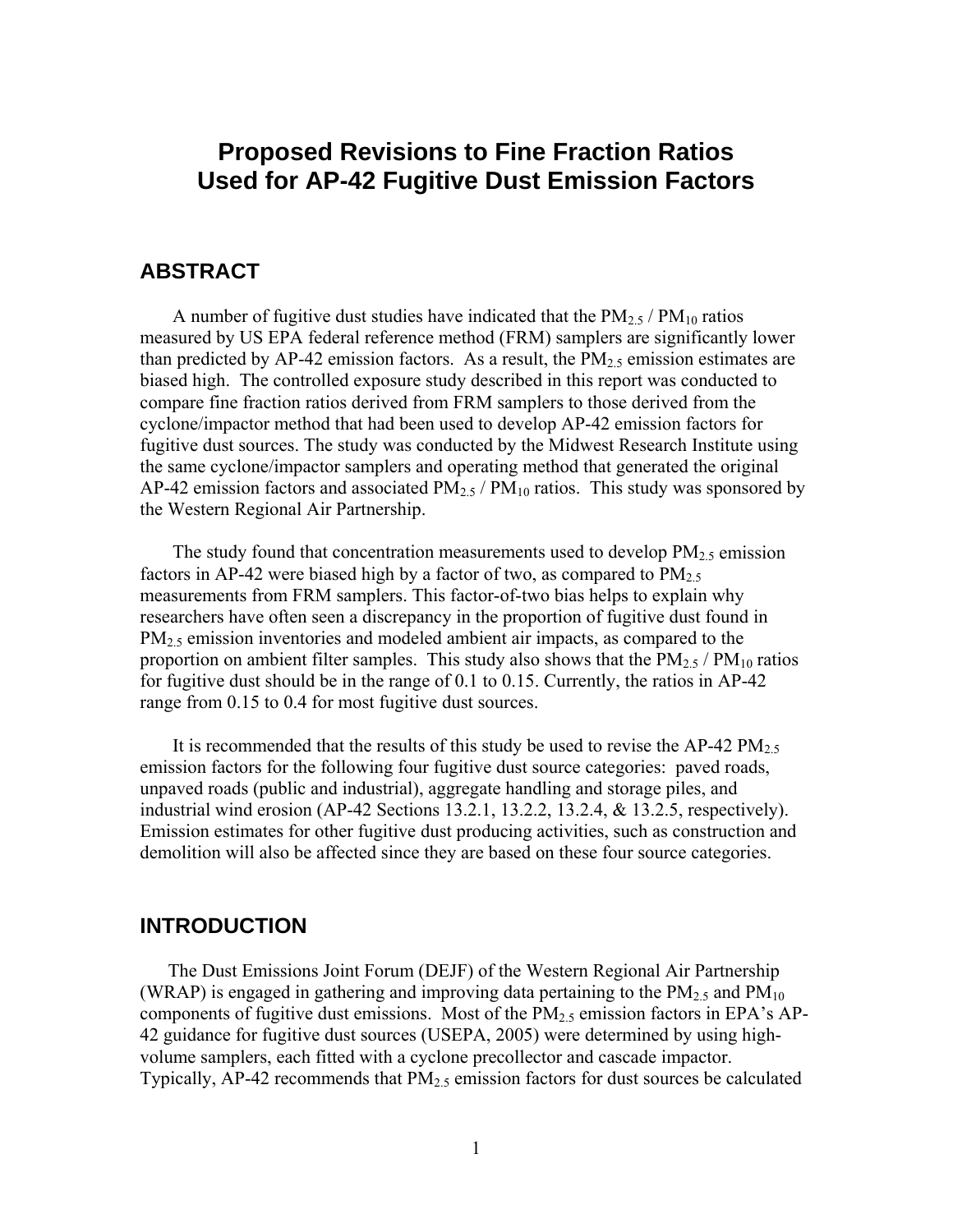by using  $PM_{10}$  emission factor equations along with  $PM_{2.5}/PM_{10}$  ratios that have been published by EPA in AP-42.

Beginning with the introduction of the cyclone/impactor method, it was realized particle bounce from the cascade impactor stages to the backup filter may have resulted in inflated  $PM<sub>2.5</sub>$  concentrations, even though steps were taken to minimize particle bounce. This led to an EPA-funded field study in the late 1990s (MRI, 1997) to gather comparative particle sizing data in dust plumes downwind of paved and unpaved roads around the country. The test results indicated that dichotomous samplers produced consistently lower  $PM_{2.5}/PM_{10}$  ratios than generated with the cyclone/impactor system. Dichotomous samplers are federal reference method (FRM) samplers that are used to measure compliance with federal air quality standards for particulate matter measured as  $PM<sub>2</sub>$  and PM<sub>10</sub>. Pending the eventual collection of additional data, the decision was made that the true ratios would best be represented by an averaging of the cyclone/impactor data with the dichotomous sampler data.

Based on the results of the EPA-funded field program, modifications were made to the appropriate sections of AP-42 for dust emissions from paved and unpaved roads. The  $PM_{2.5}/PM_{10}$  ratio for emissions from unpaved roads (dominated by fugitive dust) was reduced from 0.26 to 0.15, and the  $PM_{2.5}/PM_{10}$  ratio for the dust component of emissions from paved roads was reduced from 0.46 to 0.25. In the 2003 revision to AP-42, the nondust component of paved road emissions was assigned a  $PM_2$ ,  $\gamma PM_{10}$  ratio of 0.76, accounting for vehicle exhaust and brake and tire wear.

Subsequent to the modifications of the  $PM_{2.5}/PM_{10}$  ratios in AP-42, additional field test results (mostly from ambient air samplers) indicated that further reductions to the ratios were warranted (Pace, 2005). For example, ambient air monitoring data suggested that the fine fraction dust mass is of the order of 10 percent of the  $PM_{10}$  mass, based on chemical fingerprinting of the collected fine and coarse fractions of  $PM_{10}$  impacted by dust sources. It is important to note, however, that particle size data applicable to fugitive dust emission factors should be gathered either from the emissions plume or near the point where emissions are generated (within 10 m of the downwind edge of the source).

## **METHODOLOGY**

This led DEJF to fund Midwest Research Institute (MRI) in conducting a controlled study of particle sizing in dust plumes. The objective of the study was to resolve the fine particle bias in the cyclone/impactor system, so that reliable  $PM_2$ ,  $\gamma PM_{10}$  ratios could be developed for as many dust source categories as possible. For this purpose, an air exposure chamber connected to a recirculating supply air stream was used in conjunction with a fluidization system for generating well-mixed dust plumes from a variety of western soils and road surface materials. R&P Model 2000 Partisol samplers were selected as the ground-truthing FRM samplers for  $PM_{10}$  and  $PM_{2.5}$ .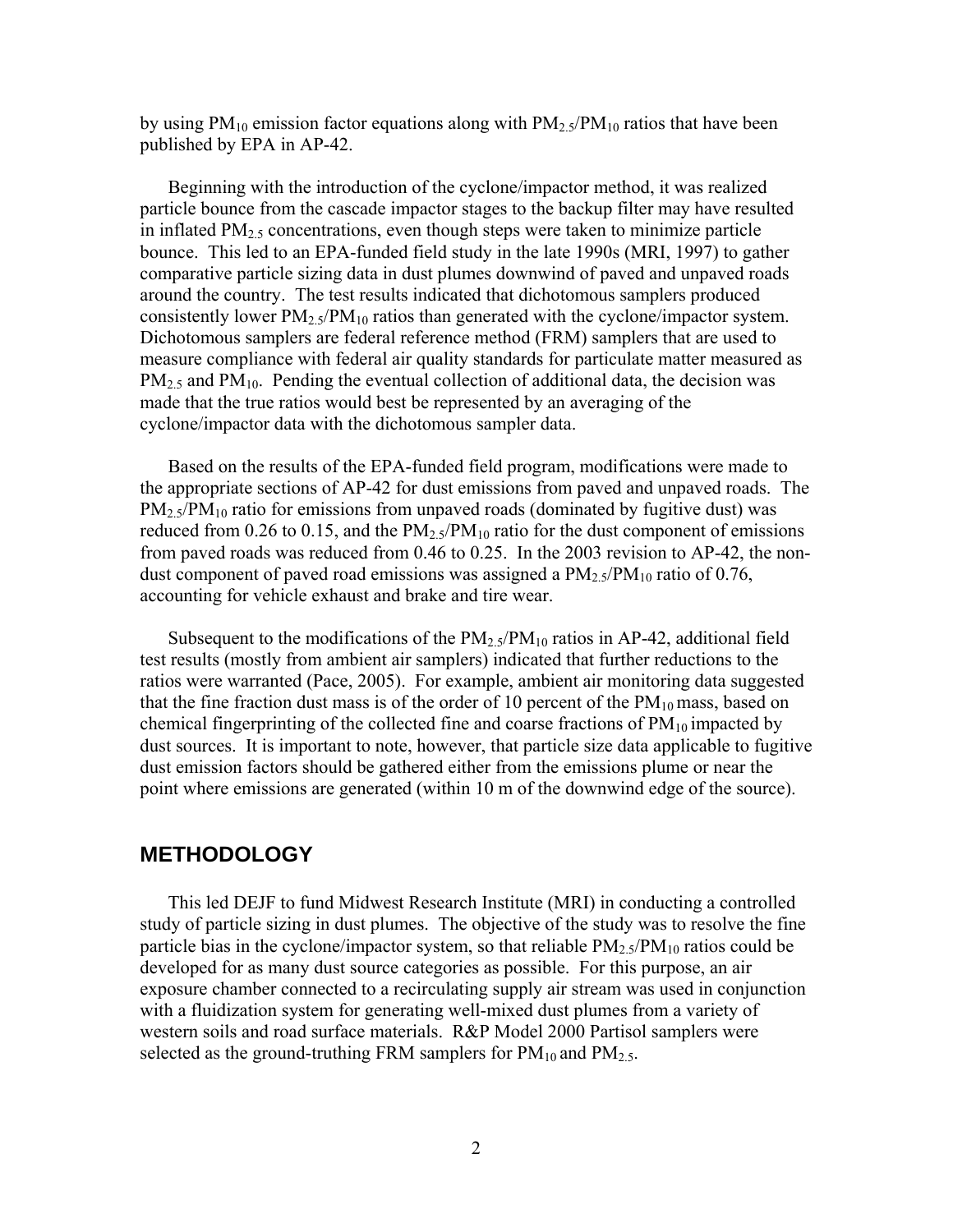This study was performed in two phases (see below), as described in the attached test report (Cowherd and Donaldson, 2005). The test report serves as the background document to support the recommended revisions to AP-42, and it contains all the quality assurance procedures and results of the testing.

### **Phase I – Compare PM2.5 Measured by Cyclone/Impactor to FRM Sampler**

In the first testing phase of the project,  $PM_{2.5}$  measurements using the high-volume cascade impactors were compared to simultaneous measurements obtained with EPA FRM samplers for  $PM_{2.5}$ . As stated above, these tests were conducted in a flow-through wind tunnel and exposure chamber, where the  $PM_{10}$  concentration level and uniformity were controlled. The results of the tests provided the basis for quantifying more effectively any sampling bias associated with the cascade impactor system.

#### **Phase 2 – Compare PM<sub>2.5</sub> to PM<sub>10</sub> Ratios for Different Geologic Soils**

With the same test setup, a second phase of testing was performed with reference method samplers, for the purpose of measuring  $PM_{2.5}$  to  $PM_{10}$  ratios for fugitive dust from different geologic sources in the West. This testing provided needed information on the magnitude and variability of this ratio, especially for source materials that are recognized as problematic with regard to application of mitigative dust control measures.

## **RESULTS**

The tests that were performed are listed in Tables 6 and 7 of the attached report. The Phase I tests were performed in March and April of 2005. The Phase II tests were performed in June through August of 2005. A total of 100 individual tests were performed, including 17 blank runs (for quality assurance purposes). The raw and intermediate test data are summarized in the tables presented in Appendix A of the attached report.

Based on the 100 wind tunnel tests that were performed in the wind tunnel study, the findings support the following conclusions:

- 1. PM<sub>2.5</sub> concentrations measured by the high-volume cyclone/impactor system used to develop AP-42 emission factors for fugitive dust sources have a positive bias by a factor of 2, as compared to the  $PM<sub>2.5</sub>$  concentration measurements from reference-method samplers (see Figure 1). The geometric mean bias is 2.01 and the arithmetic mean bias is 2.15.
- 2. The  $PM_{2.5}$  bias associated with the cyclone/impactor system, as measured under controlled laboratory conditions with dust concentrations held at nearly steady values, closely replicates the bias observed in the prior EPA-funded field study at distributed geographic locations across the country.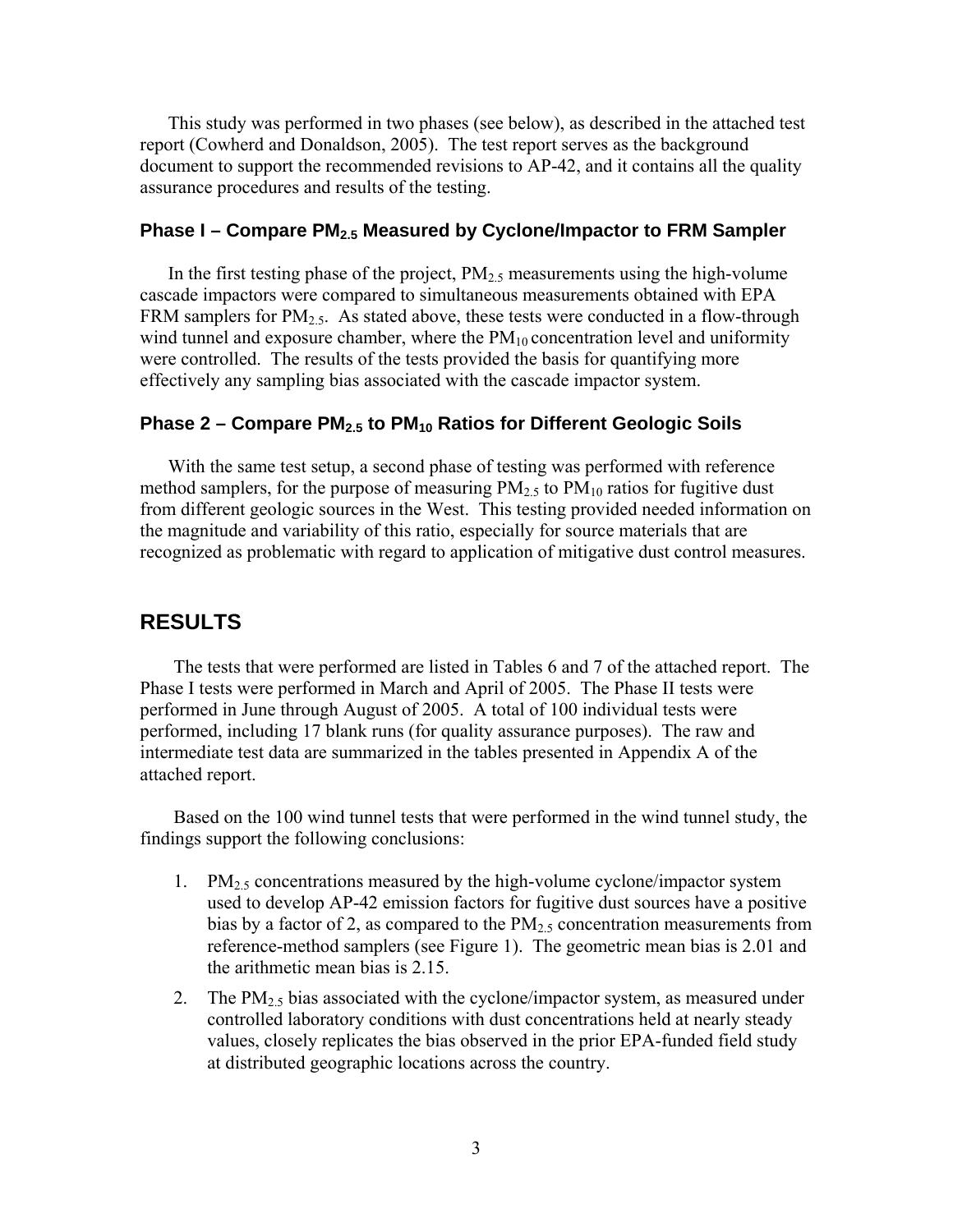- 3. The  $PM_{2.5}/PM_{10}$  ratios measured by the FRM samplers in the current study for a variety of western soils show a decrease in magnitude with increasing  $PM_{10}$ concentration (see Figure 2). Soils with a nominally spherical shape are observed to have somewhat lower ratios (at given  $PM_{10}$  concentrations) than soils with angular shape. A very similar dependence of  $PM_{2.5}/PM_{10}$  ratio on PM<sub>10</sub> concentration was also observed in the prior field study that used dichotomous samplers as FRM devices.
- 4. The test data from the current study support a  $PM_{2.5}/PM_{10}$  ratio in the range of 0.1 to 0.15 for typical uncontrolled fugitive dust sources (see Figure 2). The  $PM_{2.5}/PM_{10}$  ratio of 0.1 is also supported by numerous other studies including the prior EPA-funded field study that used dichotomous samplers as reference devices. It is possible that a ratio as low as 0.05 (as was found in the prior field tests of unpaved road emission factors) might be appropriate for very dusty sources, but this would require extrapolation of the current test data from the wind tunnel study.

## **DISCUSSION**

#### **Peer Review**

The test report on the wind tunnel study (Cowherd and Donaldson, 2005) was issued first in draft form for external peer review. Three peer reviewers (having no prior contact with the study) were selected by the DEJF: Patrick Gaffney (California Air Resources Board), John Kinsey (U.S. Environmental Protection Agency), and Mel Zeldin (Private Consultant). In addition, peer review comments were provided by Duane Ono (Great Basin UAPCD) and Richard Countess (Countess Environmental) who helped to develop this study. After the review comments on the draft test report were received, comment/ response logs were prepared by MRI, listing each comment and the response to each comment. The next step was to modify the draft test report in accordance with the responses to the review comments. The final test report was issued on October 12, 2005.

#### **Recommended Particle Size Ratios**

Based on the results of the WRAP/DEJF study (see attached test report) and the prior EPA-funded field study, it is proposed that new  $PM<sub>2.5</sub>/PM<sub>10</sub>$  ratios be adopted for several categories of (uncontrolled) fugitive dust sources, as addressed in AP-42. The proposed ratios (given to the nearest 0.05) are summarized in Table 1. It should be noted that these fine fraction ratios and the emission factors could change in the future if field studies show other differences than those identified through this study.

The proposed  $PM_{2.5}/PM_{10}$  ratios in Table 1, apply to dry surface materials, having moisture contents in the range of 1% or less. Such materials when exposed to energetic disturbances produce dust plumes with core  $PM_{10}$  concentrations in the range of 5,000 micrograms per cubic meter, near the point of emissions generation. The wind tunnel test data show that dust plumes with lower core concentrations have higher  $PM_{2.5}/PM_{10}$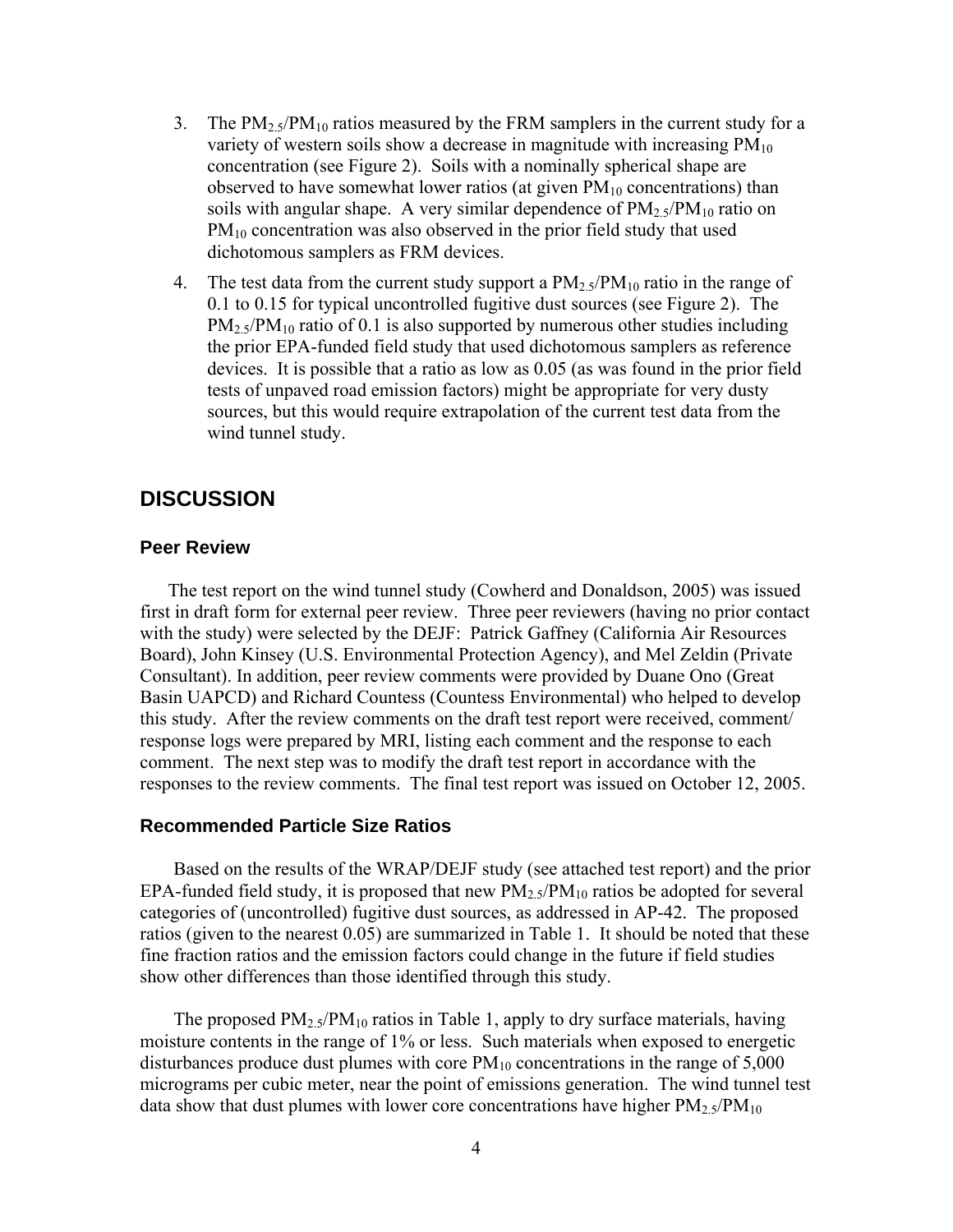ratios. This might occur, for example, at higher soil (or other surface material) moisture contents. However, the emissions from such sources typically are substantially lower with correspondingly less impact on the ambient environment.

| Fugitive dust source category       | AP-42   | $PM2.5/PM10$ Ratio |                                    |
|-------------------------------------|---------|--------------------|------------------------------------|
|                                     | section | Current            | Proposed                           |
| Paved Roads                         | 13.2.1  | 0.25               | 0.15                               |
| Unpaved Roads (Public & Industrial) | 13.2.2  | 0.15               | 0.1                                |
| Construction & Demolition           |         | 0.208 <sup>1</sup> | 0.1                                |
| Aggregate Handling & Storage Piles  | 13.2.4  | 0.314              | $0.1$ (traffic)<br>0.15 (transfer) |
| Industrial Wind Erosion             | 13.2.5  | 0.40               | 0.15                               |
| <b>Agricultural Tilling</b>         |         | $0.222^{2}$        | $0.2$ (no<br>change)               |
| Open Area Wind Erosion              |         |                    | 0.15                               |

**Table 1. Proposed Particle Size Ratios for AP-42** 

Notes:

- <sup>1</sup> AP-42 Section 13.2.3 suggests using emission factors for individual dust producing activities, e.g., materials handling and unpaved roads. The WRAP Fugitive Dust Handbook recommends using a fine fraction ratio of 0.208 from a report prepared for the US EPA, Estimating Particulate Matter Emissions from Construction Operations (MRI, 1999).
- <sup>2</sup> Agricultural tilling was dropped from the  $5<sup>th</sup>$  edition of AP-42. The WRAP Fugitive Dust Handbook recommends using a fine fraction ratio of 0.222 from Section 7.4 of the California Air Resources Board's Emission Inventory Methodology (CARB, 2003).

The justification for each proposed ratio in Table 1 is provided by source category in the sections below. In each case, reference is made to test reports that contain supporting data.

#### **Paved Roads**

For the dust component of particulate emissions from paved roads, a  $PM_{2.5}/PM_{10}$ ratio of 0.15 is recommended. The proposed ratio is based on the factor-of-two bias in the cyclone/impactor data for the wind tunnel study, which tested western soils and road surface materials. As shown in Table 1, the current AP-42 ratio is 0.25. It should be recalled that the nondust component of paved road particulate emissions has been assigned a much higher ratio of 0.76, based on inputs from the EPA's MOBILE 6 model.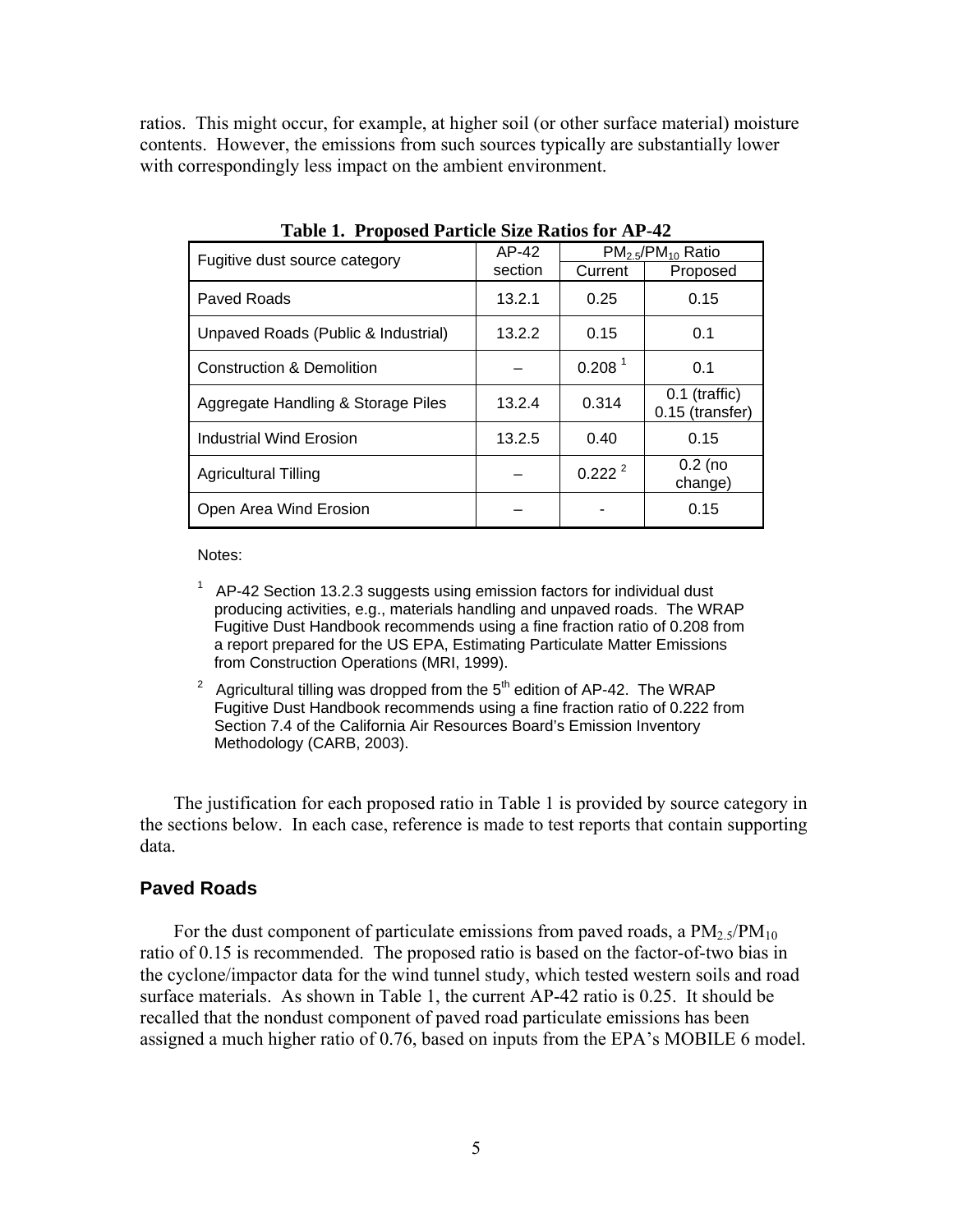#### **Unpaved Roads**

For the dust component of particulate emissions from unpaved roads, which dominates the total particulate emissions from this source category, a  $PM_2s/PM_{10}$  ratio of 0.1 is recommended. The proposed ratio is justified from the test results of the wind tunnel study for a variety of western surface materials. It is also consistent with the factor-of-two bias in the cyclone/impactor data from the wind tunnel study and with the results of the prior field study that used dichotomous samplers as FRM devices (MRI, 1997).

#### **Construction and Demolition**

The dust component of particulate emissions from construction and demolition dominate the total particulate emissions from this source category. A  $PM_2 s/PM_{10}$  ratio of 0.1 is recommended for dust emissions from construction and demolition. The proposed ratio is justified by the fact that the dominant dust source associated with construction and demolition projects is emissions from vehicle travel over unpaved surfaces. This is shown by case studies that calculate particulate emissions from representative construction activities (road, building, and nonbuilding construction). For example, the fine fraction ratio for scraper travel averages about 0.2 (Muleski et al., 2005), before correcting for the factor-of- two bias in the cyclone/impactor system. Moreover this includes the diesel emissions that are contained within the fine fraction component.

It should be noted that if large open areas are disturbed (such as in land clearing) and left unprotected, and the areas are exposed to high winds, open area wind erosion can also be an important contributor to dust emissions from this source category. The recommended fine fraction ratio identified below should be used for the open area wind erosion component.

### **Aggregate Handling and Storage Piles**

Although usually not a major source in comparison with traffic around storage piles, the transfer of aggregate associated with bucket loaders and unloaders or conveyor transfer points is addressed directly in this section of AP-42. A  $PM_2 \triangleleft PM_{10}$  ratio of 0.15 is recommended for transfer operations. This is half the current value in AP-42 and reflects adjustment for the factor-of-two bias in the cyclone/impactor test results.

The dominant dust component of particulate emissions from aggregate handling and storage piles typically consists of loader and truck traffic around the storage piles. AP-42 refers the reader to the unpaved roads section to find appropriate emission factors. A  $PM_{2.5}/PM_{10}$  ratio of 0.1 is recommended for this source. The proposed ratio is consistent with that recommended above for traffic on unpaved surfaces.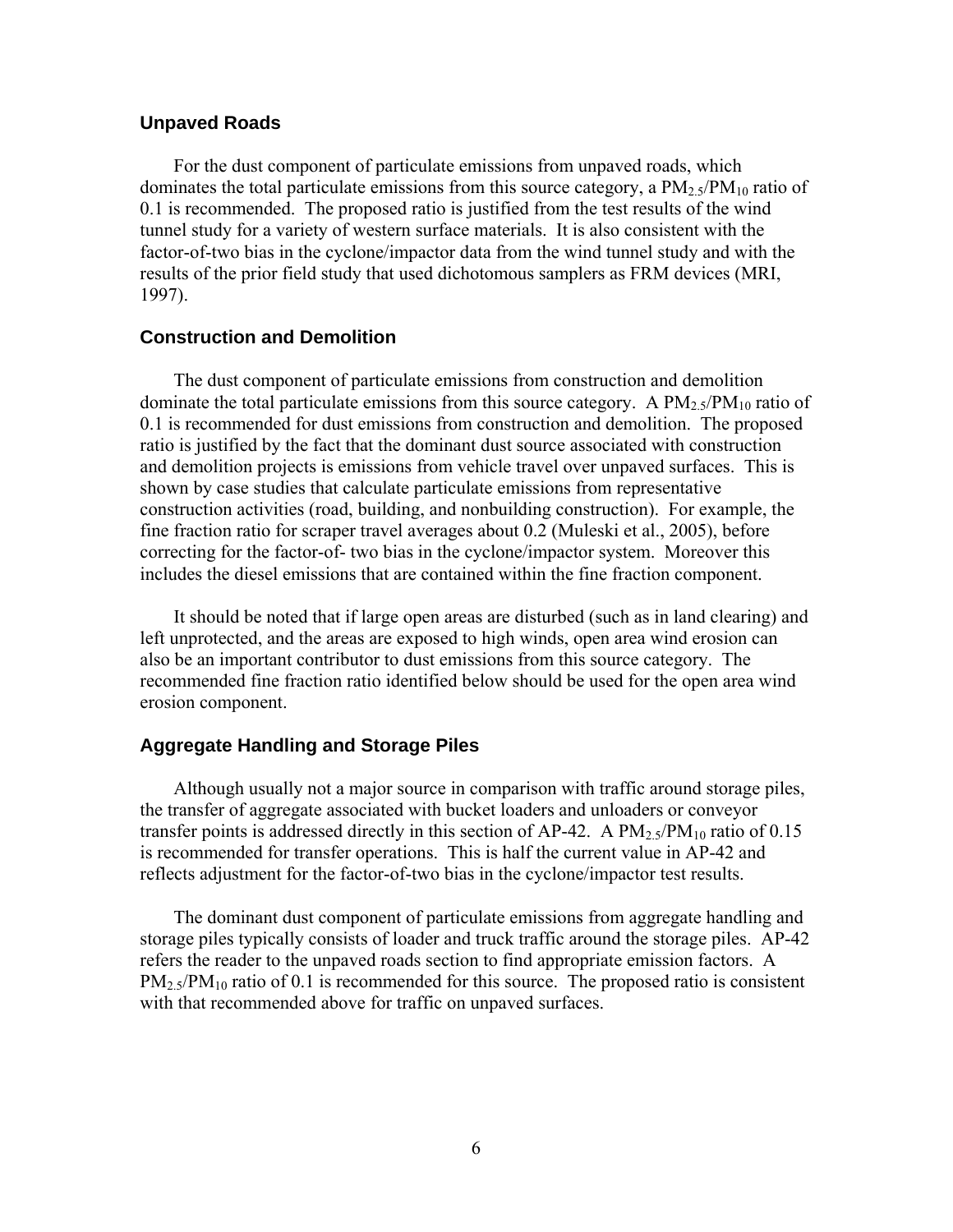#### **Industrial Wind Erosion**

For the dust component of particulate emissions from industrial wind erosion, a  $PM_2$ ,  $\gamma$ PM<sub>10</sub> ratio of 0.15 is recommended. Industrial wind erosion is associated with crushed aggregate materials, such as coal or metallic ore piles. Examples would include open storage piles at mining operations. The proposed ratio is justified by portable wind tunnel tests of industrial aggregate materials which produced  $PM_2 s/PM_{10}$  ratios averaging 0.4, as indicated by the current AP-42 fine fraction ratio given in Table 1. When these results are corrected for the bias associated with the cyclone/impactor system at very high  $PM_{10}$  concentrations observed in the effluent from the portable wind tunnel (exceeding  $10,000 \text{ µg/m}^3$ , the result is 0.15.

#### **Agricultural Tilling**

For the dust component of particulate emissions from agricultural tilling and related land preparation activities, which dominates the total particulate emissions from this source category, no new  $PM_2 s/PM_{10}$  ratio can be recommended at this time, because of the lack of published test data. However, the current factor of 0.2, as listed in Table 1, appears to be generally consistent with the results of the current wind tunnel tests. It was found that the agricultural soils tested in the wind tunnel produced slightly higher ratios than the other test materials. In addition, the dust plume core concentrations from agricultural operations are generally observed to be less intense because of the lower equipment speeds involved and the lack of repeated travel over the same routes.

#### **Open Area Wind Erosion**

For the dust component of particulate emissions from open area wind erosion (not currently addressed in AP-42), a  $PM_{2.5}/PM_{10}$  ratio of 0.15 is recommended. Open area wind erosion is associated with exposed soils that have been disturbed, removing the protection afforded by natural crusting. Examples would include freshly tilled agricultural fields prior to planting of crops. The proposed ratio is justified by wind tunnel tests of exposed soils (MRI, 1994), which produced  $PM_{2.5}/PM_{10}$  ratios averaging 0.3. When these results are corrected for the bias associated with the cyclone/impactor system, the ratio becomes 0.15. This is consistent with the  $PM<sub>2.5</sub>/PM<sub>10</sub>$  ratios in the range of 0.12 measured during dust storms on Owens Dry Lake (Ono, 2005).

## **Specific Revisions to AP-42**

This section presents a listing of specific revisions to AP-42, for the purpose of incorporating the proposed  $PM_2$ ,  $\gamma PM_{10}$  ratios. As shown in Table 2, five subsections of AP-42 Section 13.2, Fugitive Dust, are impacted by the proposed changes. However, one of the five sections (13.2.3, Heavy Construction Operations) is impacted only indirectly because it refers to other sections of AP-42 for fugitive dust emission factors.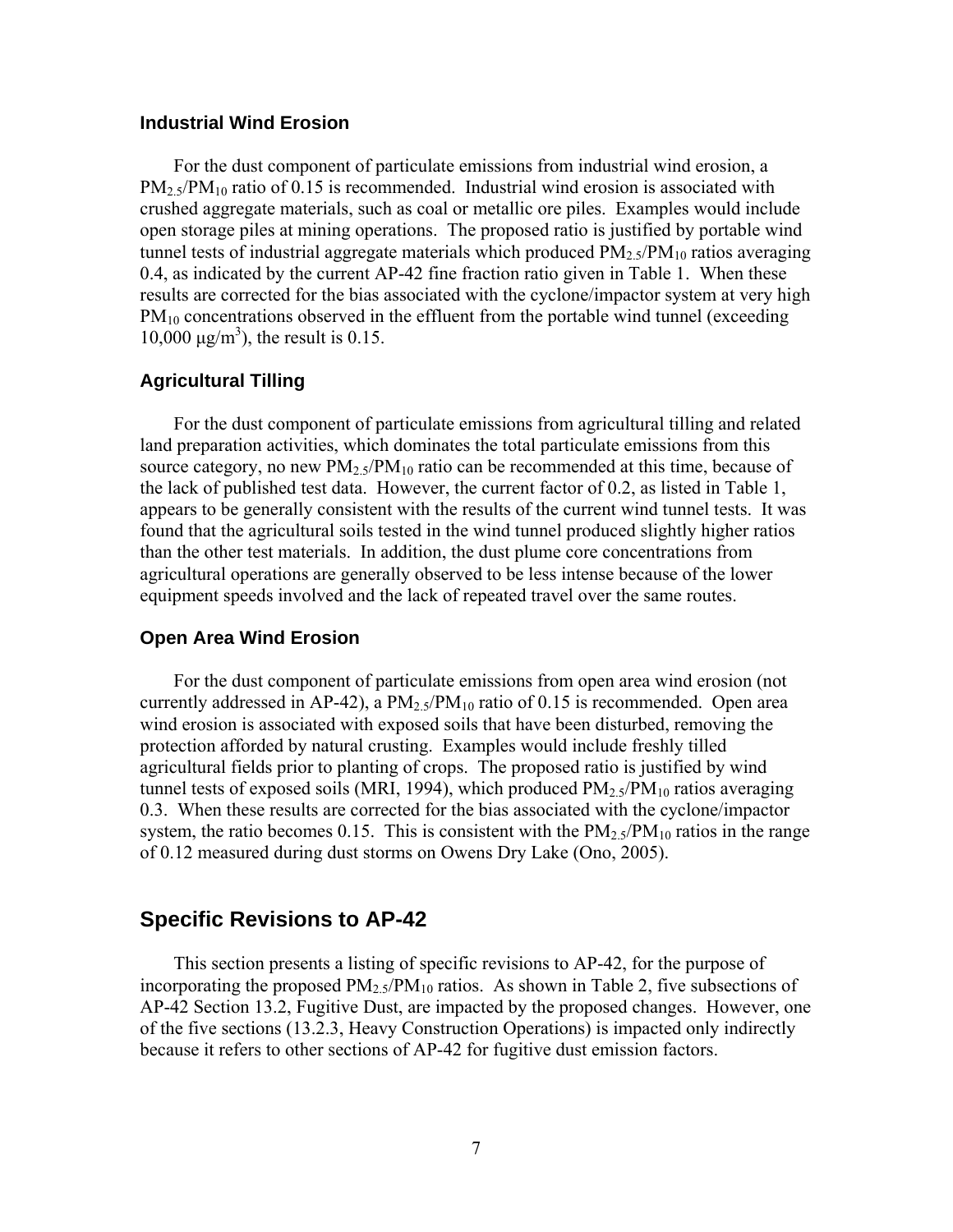In most cases, the change in the  $PM_{2.5}/PM_{10}$  ratio is accomplished by changing the appropriate PM-2.5 particle size multiplier (k-factor) for the respective emission factor equation. In addition, the changes need to be referenced to the WRAP test report (Cowherd and Donaldson, 2005).

| Source                                                      | Sub-     |                                                                 |                                                                                                                                                                                                                 |                                                           |
|-------------------------------------------------------------|----------|-----------------------------------------------------------------|-----------------------------------------------------------------------------------------------------------------------------------------------------------------------------------------------------------------|-----------------------------------------------------------|
| category                                                    | section  | <b>Title</b>                                                    | Revision                                                                                                                                                                                                        | Comments                                                  |
| 13.2.1 Paved<br>Roads                                       | 13.2.1.3 | Predictive<br><b>Emission Factor</b><br>Equation                | In Table 13.2.1-1, reduce<br>k values for PM-2.5 by 40<br>percent, e.g., the new<br>value is 1.1 g/VMT (and<br>equivalent values for the<br>other units)                                                        | Add ref. number<br>for WRAP test<br>report                |
|                                                             | 13.2.1.5 | Changes since<br><b>Fifth Edition</b>                           | Modify statement (1) to<br>reflect change in fine<br>fraction                                                                                                                                                   |                                                           |
|                                                             |          | References                                                      | Add WRAP test report as<br><b>Ref. 22</b>                                                                                                                                                                       |                                                           |
| 13.2.2<br>Unpaved<br>Roads                                  | 13.2.2.2 | Emission<br>Calculation and<br>Correction<br>Parameters         | In Table 13.2.2-2, reduce<br>k values for PM-2.5 by<br>33%, e.g., the new value<br>is 0.15 lb/VMT for<br>industrial roads and<br>0.18 lb/VMT for public<br>roads (and equivalent<br>values for the other units) | Add ref. number<br>for WRAP test<br>report                |
| 13.2.2.4                                                    |          | <b>Updates since</b><br><b>Fifth Edition</b>                    | Add sentences describing<br>change in fine fraction                                                                                                                                                             |                                                           |
|                                                             |          | References                                                      | Add WRAP test report                                                                                                                                                                                            |                                                           |
| 13.2.3 Heavy<br>Construction<br>Operations                  |          |                                                                 | No changes required                                                                                                                                                                                             | Refers to other<br>AP-42 sections for<br>emission factors |
| 13.2.4<br>Aggregate<br>Handling and<br><b>Storage Piles</b> | 13.2.4.3 | Predictive<br><b>Emission Factor</b><br>Equations<br>References | In k-factor table for<br>Equation 1 for transfer<br>operations, change PM-<br>2.5 multiplier to 0.053<br>(dimensionless)<br>Add WRAP test report                                                                | Add ref. number<br>for WRAP test<br>report                |
| 13.2.5                                                      | 13.2.5.2 | Emissions and                                                   | In k-factor table for                                                                                                                                                                                           | Add ref. number                                           |
| <b>Industrial Wind</b><br>Erosion                           |          | Correction<br>Parameters                                        | Equation 1, change<br>PM-2.5 multiplier to 0.075<br>(dimensionless)                                                                                                                                             | for WRAP test<br>report                                   |
|                                                             |          | References                                                      | Add WRAP test report                                                                                                                                                                                            |                                                           |

| Table 2. Specific revisions to AP-42 that are incorporated |  |  |
|------------------------------------------------------------|--|--|
| into the AP-42 sections included in Attachment A.          |  |  |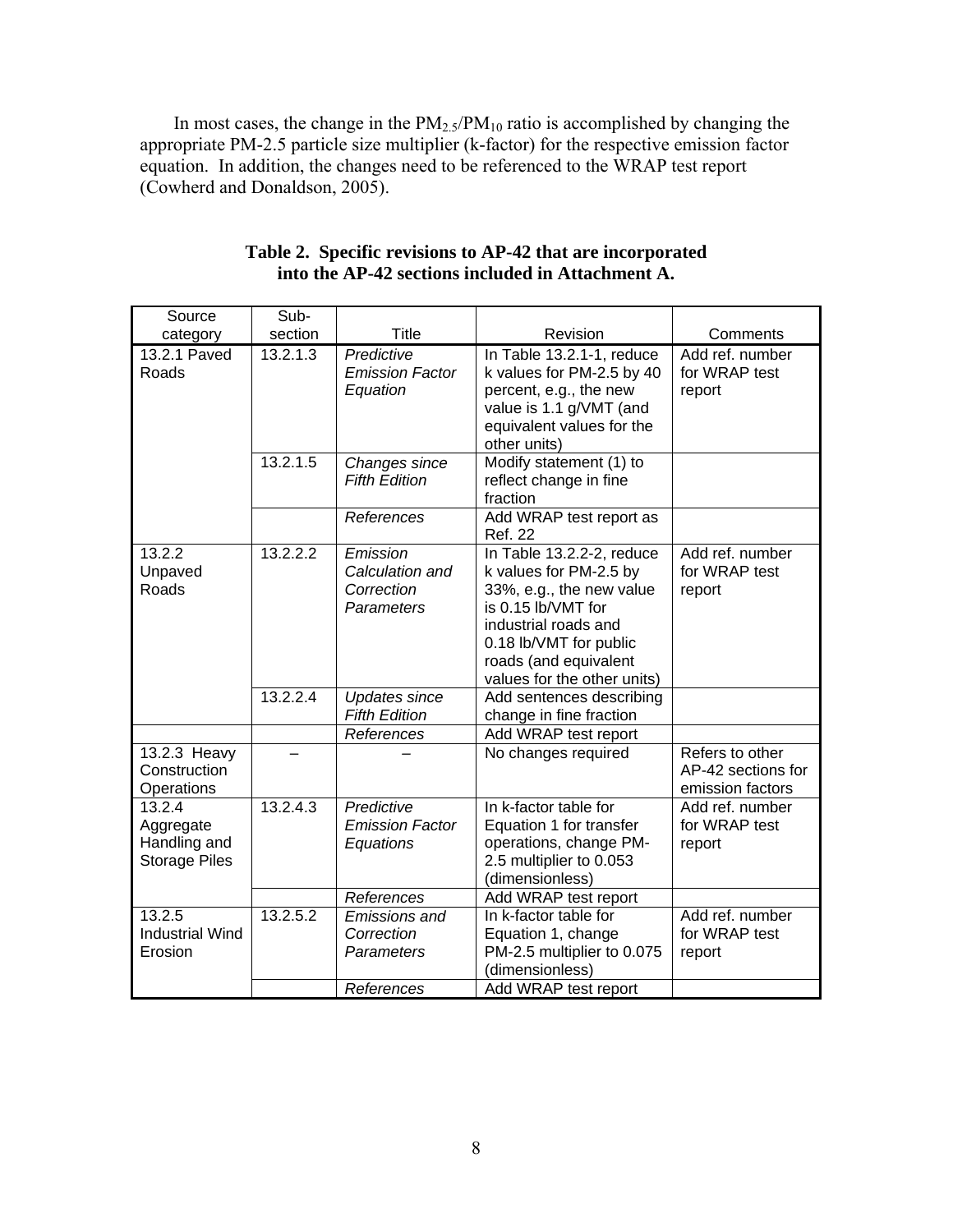## **CONCLUSION**

This study found that concentration measurements used to develop  $PM_2$ , emission factors for AP-42 were biased high by a factor of two, as compared to  $PM_{2.5}$ measurements from FRM samplers. This factor-of-two bias helps to explain why researchers have often seen a similar discrepancy in the proportion of fugitive dust found in  $PM<sub>2.5</sub>$  emission inventories and modeled ambient impacts, as compared to the proportion observed on ambient filter samples. This study also shows that the  $PM_{2.5}$ /  $PM_{10}$  ratios for fugitive dust should be in the range of 0.1 to 0.15. Currently, the fine fraction ratios in AP-42 range from 0.15 to 0.4 for most fugitive dust sources.

It is recommended that the results of this study by used to revise the AP-42  $PM_{2.5}$ emission factors for the following four fugitive dust source categories: paved roads, unpaved roads (public and industrial), aggregate handling and storage piles, and industrial wind erosion (AP-42 Sections 13.2.1, 13.2.2, 13.2.4, & 13.2.5, respectively). Emission estimates for other fugitive dust producing activities, such as construction and demolition, will also be affected since they are based on these four source categories. It is recommended that revisions to the current AP-42 sections for these fugitive dust sources be adopted as shown in Attachment A to this report.

## **IMPLICATIONS**

The proposed revisions to AP-42 are needed to ensure the most accurate  $PM_{2.5}$  and  $PM_{10}$  fugitive dust emissions inventories that are possible for regional haze regulatory purposes, given the available resources and the significant contribution of fugitive dust to visibility impairment. In particular, the revisions will affect the quantity of dust apportioned to the fine ( $PM_{2.5}$ ) versus coarse ( $PM_{2.5-10}$ ) size modes, which have significantly different effects on visibility and long-range transport potentials. This will reduce  $PM<sub>2.5</sub>$  emission estimates for fugitive dust sources to about half their current level. It will also increase the coarse-mode size fraction for fugitive dust, which would be important in the event that a PM coarse standard is adopted by the US EPA and emission inventories are developed.

The revisions will be helpful in developing accurate emission inventories for PM nonattainment, maintenance, and action plan areas throughout the country. Finally, the proposed modifications to the fine fractions associated with EPA's AP-42 emission factors will ensure widespread availability of the most recent and accurate scientific information.

## **References**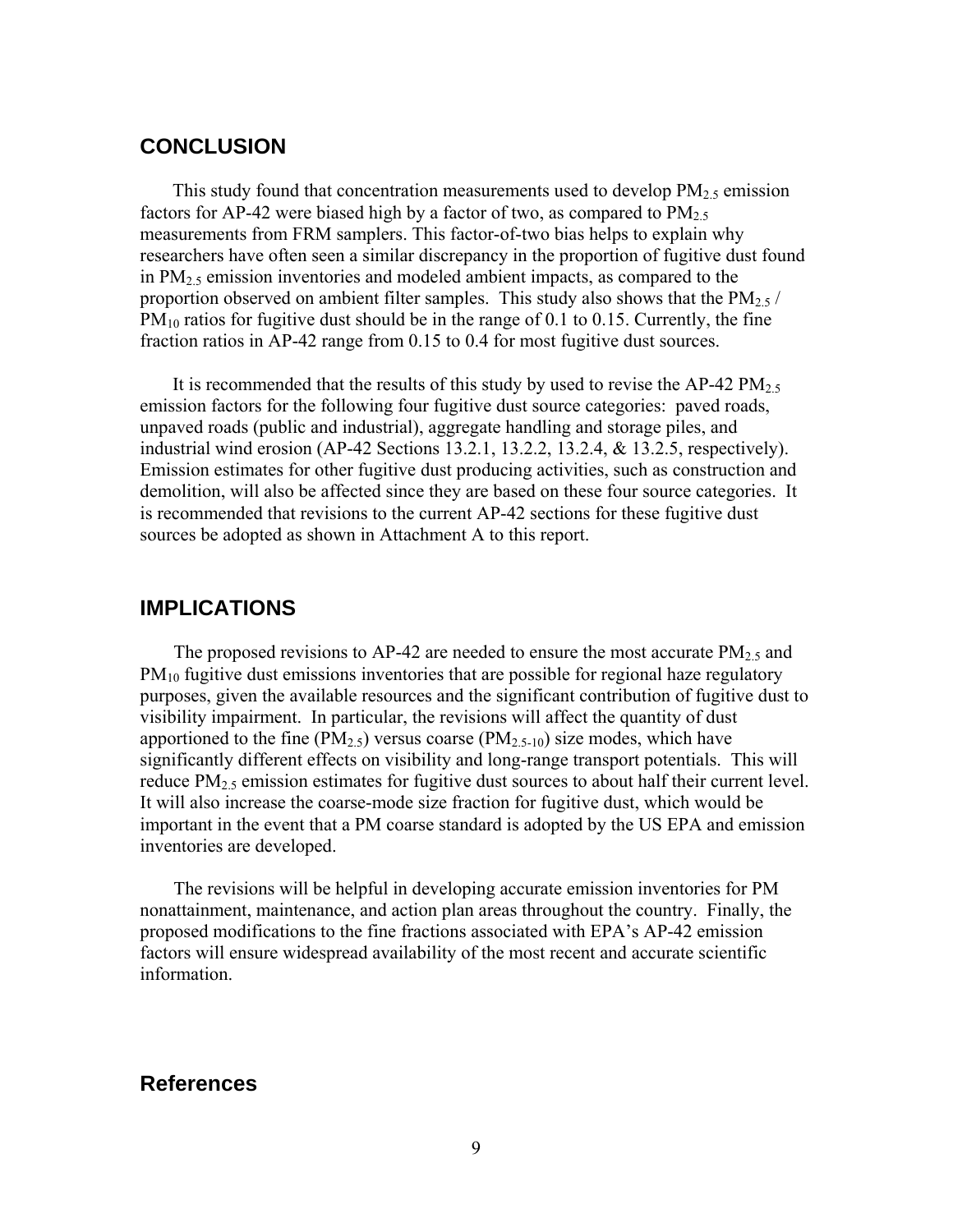Cowherd, C. and J. Donaldson. 2005. *Analysis of the Fine Fraction of Particulate Matter in Fugitive Dust.* Final report prepared for the Western Governors' Association, Western Regional Air Partnership (WRAP), MRI Project No. 110397, October 12, 2005. **[Describes wind tunnel study to determine fine fraction ratios]**

Midwest Research Institute. 1994. *OU3 Wind tunnel Study: Test Report.* Prepared for EG&G Rocky Flats, Golden CO. **[Describes portable wind tunnel tests of emissions from soils and sediments]** 

Midwest Research Institute. 1997. *Fugitive Particulate Matter Emissions*. Final report prepared for the U.S. Environmental Protection Agency, Office of Air Quality Planning and Standards. Research Triangle Park NC. April, 1997. **[Prior emission factor field study for paved and unpaved roads, comparing performance of cyclone/impactor system with reference method samplers for PM2.5]** 

Muleski, G. E., C. Cowherd, and J. S. Kinsey. 2005. "Particulate Emissions from Construction Activities*," J. Air & Waste Manage. Assoc.* **55:** 772-783. **[Summarizes field test results for emissions from major components of construction projects]**

Ono, Duane. 2005. "Ambient PM2.5/PM10 ratios for Dust Events from the Keeler Dunes." Great Basin UAPCD, Bishop, CA. **[Describes FRM test results for highwind events on Owens Dry Lake]** 

Pace, T. G. 2005. "Examination of Multiplier Used to Estimate  $PM_{2.5}$  Fugitive Dust Emissions from  $PM_{10}$ ." Presented at the EPA Emission Inventory Conference. Las Vegas NV. April 2005. **[Summarizes other field studies that can be used to develop PM2.5/PM10 ratios for fugitive dust emissions]** 

USEPA. 2005. *Compilation of Air Pollutant Emission Factors, AP-42.* 6th Edition. Research Triangle Park, NC. **[EPA's emission factor handbook]** 

CARB, 2003. *Emission Inventory Procedural Manual Volume III: Methods for Assessing Area Source Emissions,* California Air Resources Board, Sacramento, CA. November. **[Summarizes the recommended calculation procedures for agricultural emissions and other sources]** 

Midwest Research Institute. 1999. *Estimating Particulate Matter Emissions from Construction Operations*. Prepared for USEPA, Research Triangle Park NC, September. **[Gives field test results for construction operations]**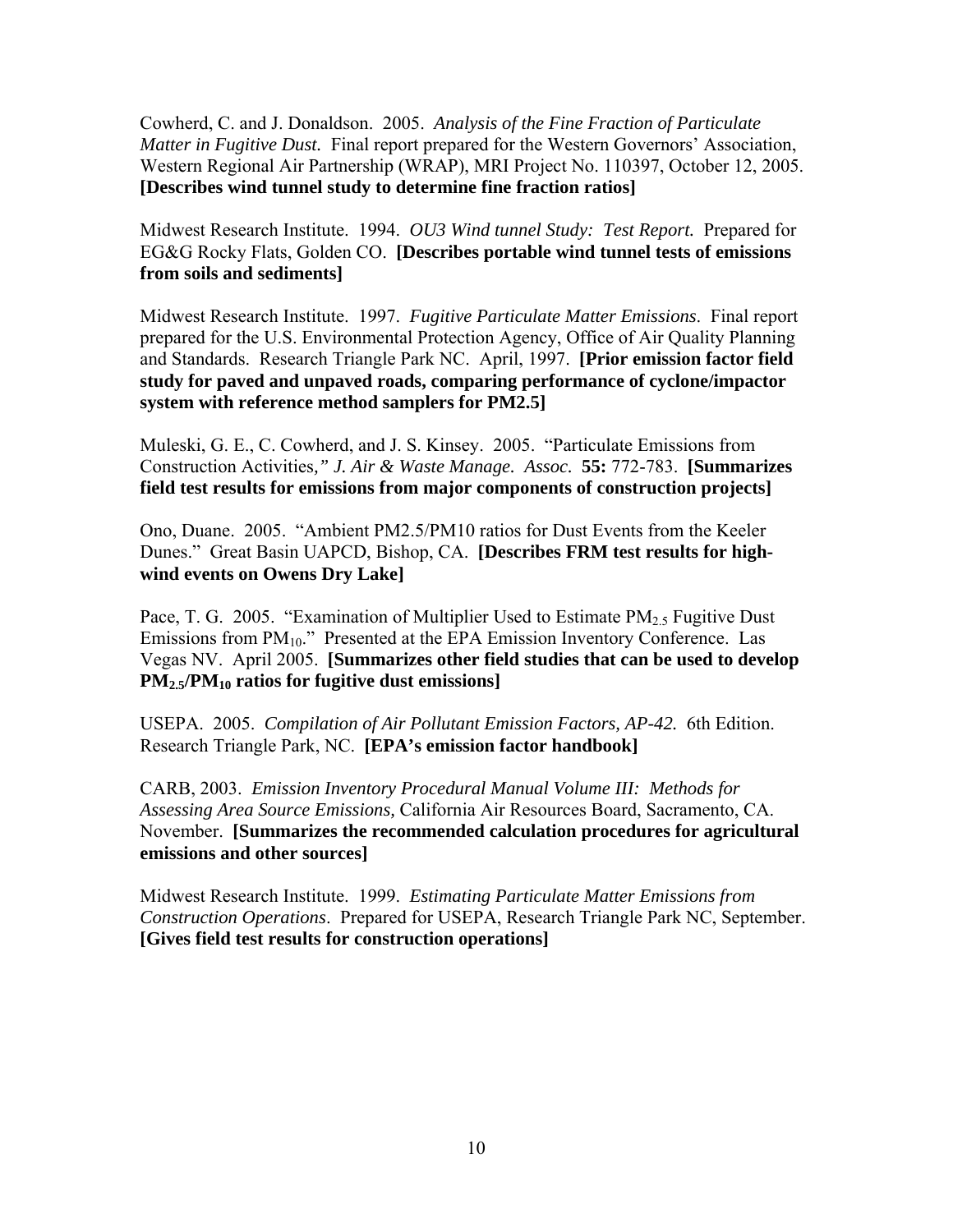Figure 1. Phase I test results show that the Cyclone/ Impactor method measured PM<sub>2.5</sub> concentrations that were two times higher than those measured by Federal Reference Method samplers when simultaneously exposed to the well-mixed dust environment in the wind tunnel.



#### **PM 2.5 Ratios for Cyclone and Partisols**